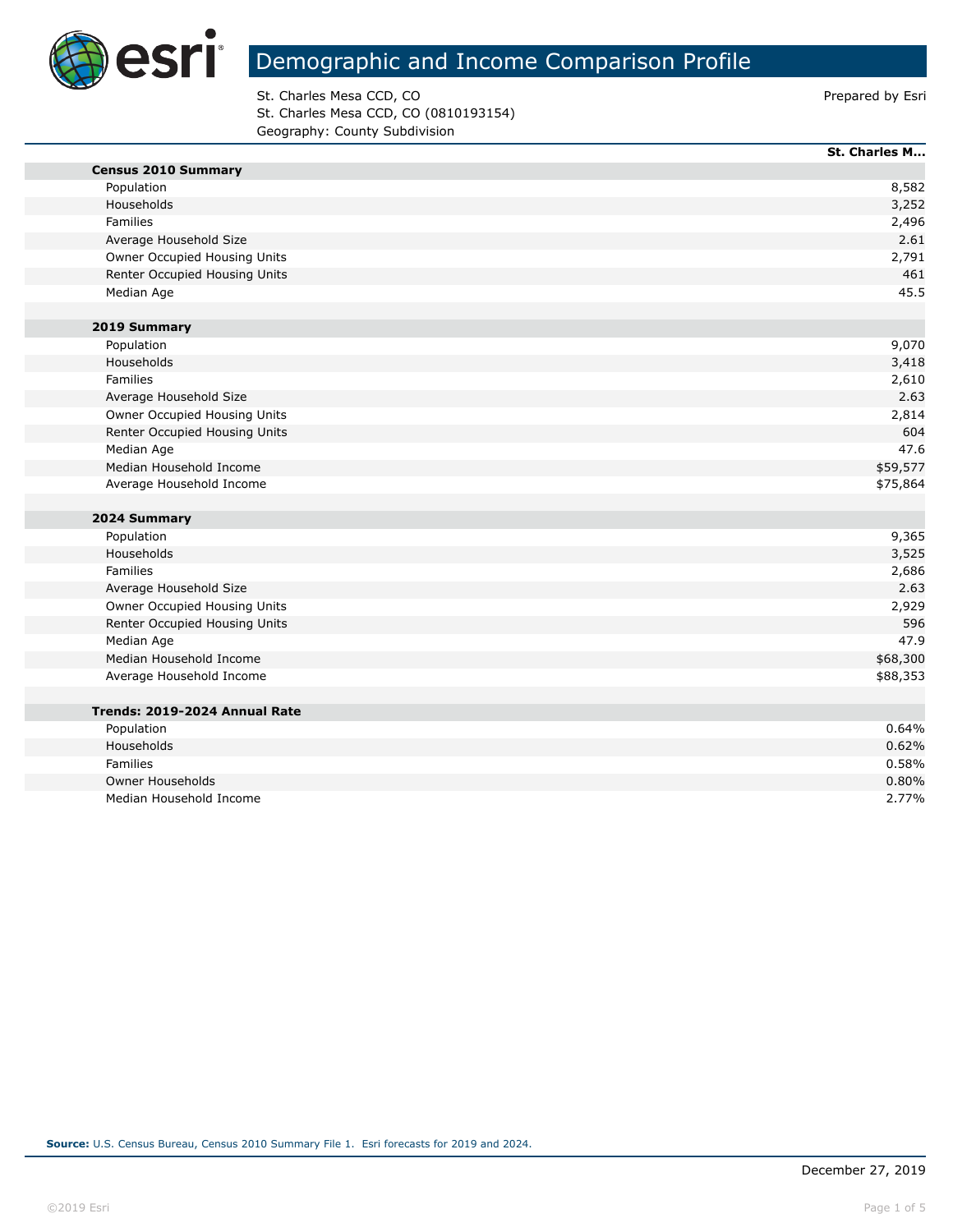

St. Charles Mesa CCD, CO **Prepared by Estimate St. Charles Mesa CCD**, CO St. Charles Mesa CCD, CO (0810193154) Geography: County Subdivision

|                           |               | St. Charles M |  |
|---------------------------|---------------|---------------|--|
| 2019 Households by Income | <b>Number</b> | Percent       |  |
| $<$ \$15,000              | 325           | 9.5%          |  |
| $$15,000 - $24,999$       | 297           | 8.7%          |  |
| \$25,000 - \$34,999       | 287           | 8.4%          |  |
| \$35,000 - \$49,999       | 413           | 12.1%         |  |
| \$50,000 - \$74,999       | 789           | 23.1%         |  |
| \$75,000 - \$99,999       | 408           | 11.9%         |  |
| \$100,000 - \$149,999     | 587           | 17.2%         |  |
| \$150,000 - \$199,999     | 219           | 6.4%          |  |
| \$200,000+                | 93            | 2.7%          |  |
|                           |               |               |  |
| Median Household Income   | \$59,577      |               |  |
| Average Household Income  | \$75,864      |               |  |
| Per Capita Income         | \$28,601      |               |  |
|                           |               |               |  |
| 2024 Households by Income | <b>Number</b> | Percent       |  |
| $<$ \$15,000              | 273           | 7.7%          |  |
| $$15,000 - $24,999$       | 237           | 6.7%          |  |
| \$25,000 - \$34,999       | 239           | 6.8%          |  |
| \$35,000 - \$49,999       | 388           | 11.0%         |  |
| \$50,000 - \$74,999       | 779           | 22.1%         |  |
| \$75,000 - \$99,999       | 436           | 12.4%         |  |
| $$100,000 - $149,999$     | 735           | 20.9%         |  |
| \$150,000 - \$199,999     | 319           | 9.0%          |  |
| $$200,000+$               | 119           | 3.4%          |  |
|                           |               |               |  |
| Median Household Income   | \$68,300      |               |  |
| Average Household Income  | \$88,353      |               |  |
| Per Capita Income         | \$33,268      |               |  |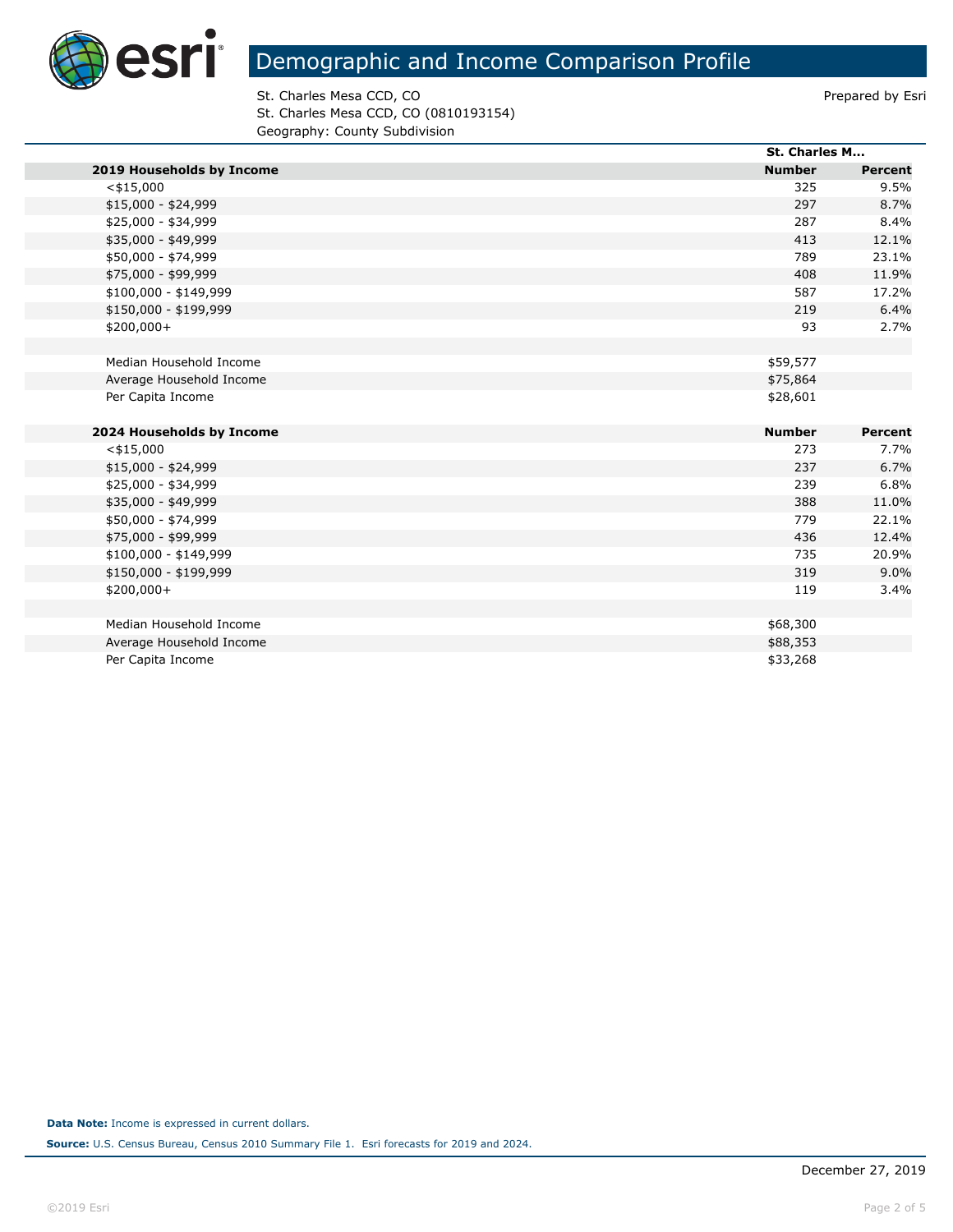

St. Charles Mesa CCD, CO **Prepared by Estimate St. Charles Mesa CCD**, CO St. Charles Mesa CCD, CO (0810193154) Geography: County Subdivision

|                        | St. Charles M |         |
|------------------------|---------------|---------|
| 2010 Population by Age | <b>Number</b> | Percent |
| Age 0 - 4              | 448           | 5.2%    |
| Age 5 - 9              | 492           | 5.7%    |
| Age 10 - 14            | 599           | 7.0%    |
| Age 15 - 19            | 668           | 7.8%    |
| Age 20 - 24            | 391           | 4.6%    |
| Age 25 - 34            | 752           | 8.8%    |
| Age 35 - 44            | 876           | 10.2%   |
| Age 45 - 54            | 1,502         | 17.5%   |
| Age 55 - 64            | 1,298         | 15.1%   |
| Age 65 - 74            | 920           | 10.7%   |
| Age 75 - 84            | 512           | 6.0%    |
| Age 85+                | 124           | 1.4%    |
|                        |               |         |
| 2019 Population by Age | <b>Number</b> | Percent |
| Age 0 - 4              | 433           | 4.8%    |
| Age 5 - 9              | 495           | 5.5%    |
| Age 10 - 14            | 587           | 6.5%    |
| Age 15 - 19            | 561           | 6.2%    |
| Age 20 - 24            | 410           | 4.5%    |
| Age 25 - 34            | 898           | 9.9%    |
| Age 35 - 44            | 872           | 9.6%    |
| Age 45 - 54            | 1,156         | 12.7%   |
| Age 55 - 64            | 1,534         | 16.9%   |
| Age 65 - 74            | 1,230         | 13.6%   |
| Age 75 - 84            | 699           | 7.7%    |
| Age 85+                | 195           | 2.1%    |
|                        |               |         |
| 2024 Population by Age | <b>Number</b> | Percent |
| Age 0 - 4              | 450           | 4.8%    |
| Age 5 - 9              | 504           | 5.4%    |
| Age 10 - 14            | 604           | 6.4%    |
| Age 15 - 19            | 586           | 6.3%    |
| Age 20 - 24            | 354           | 3.8%    |
| Age 25 - 34            | 895           | 9.6%    |
| Age 35 - 44            | 993           | 10.6%   |
| Age 45 - 54            | 1,088         | 11.6%   |
| Age 55 - 64            | 1,399         | 14.9%   |
| Age 65 - 74            | 1,425         | 15.2%   |
| Age 75 - 84            | 831           | 8.9%    |
| Age $85+$              | 236           | 2.5%    |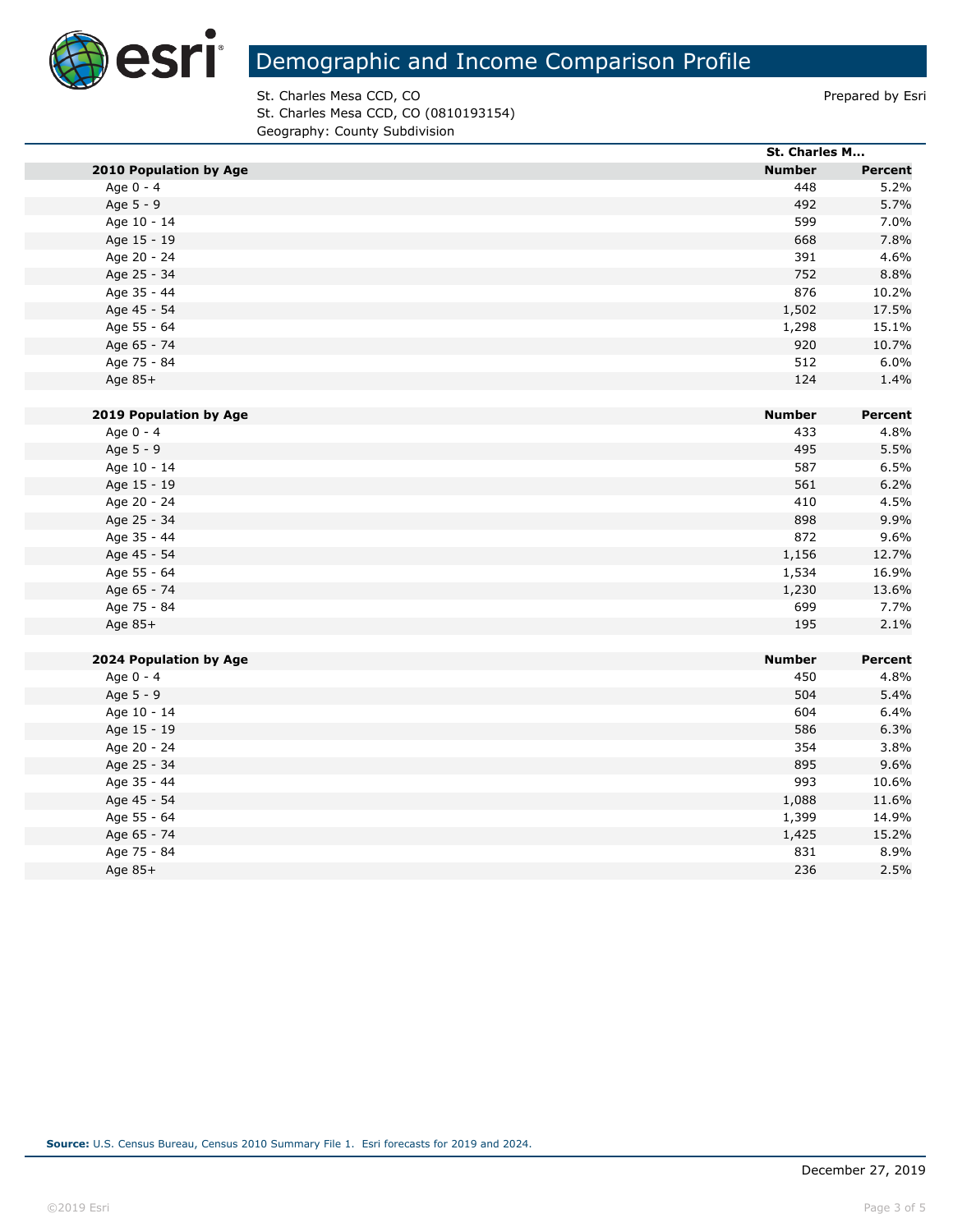

St. Charles Mesa CCD, CO **Prepared by Estimate St. Charles Mesa CCD**, CO St. Charles Mesa CCD, CO (0810193154) Geography: County Subdivision

|                                |                            | <b>St. Charles M</b> |                |
|--------------------------------|----------------------------|----------------------|----------------|
| <b>2010 Race and Ethnicity</b> |                            | <b>Number</b>        | <b>Percent</b> |
| White Alone                    |                            | 7,318                | 85.3%          |
| <b>Black Alone</b>             |                            | 57                   | 0.7%           |
| American Indian Alone          |                            | 133                  | 1.5%           |
| Asian Alone                    |                            | 31                   | 0.4%           |
| Pacific Islander Alone         |                            | 7                    | 0.1%           |
| Some Other Race Alone          |                            | 810                  | 9.4%           |
| Two or More Races              |                            | 226                  | 2.6%           |
|                                | Hispanic Origin (Any Race) | 3,014                | 35.1%          |
|                                |                            |                      |                |
| 2019 Race and Ethnicity        |                            | <b>Number</b>        | Percent        |
| White Alone                    |                            | 7,637                | 84.2%          |
| <b>Black Alone</b>             |                            | 66                   | 0.7%           |
| American Indian Alone          |                            | 151                  | 1.7%           |
| Asian Alone                    |                            | 37                   | 0.4%           |
| Pacific Islander Alone         |                            | $\overline{7}$       | 0.1%           |
| Some Other Race Alone          |                            | 905                  | 10.0%          |
| Two or More Races              |                            | 267                  | 2.9%           |
|                                | Hispanic Origin (Any Race) | 3,326                | 36.7%          |
|                                |                            |                      |                |
| 2024 Race and Ethnicity        |                            | <b>Number</b>        | Percent        |
| White Alone                    |                            | 7,836                | 83.7%          |
| <b>Black Alone</b>             |                            | 71                   | 0.8%           |
| American Indian Alone          |                            | 165                  | 1.8%           |
| Asian Alone                    |                            | 41                   | 0.4%           |
| Pacific Islander Alone         |                            | $\overline{7}$       | 0.1%           |
| Some Other Race Alone          |                            | 951                  | 10.2%          |
| Two or More Races              |                            | 294                  | 3.1%           |

Hispanic Origin (Any Race) 37.7%